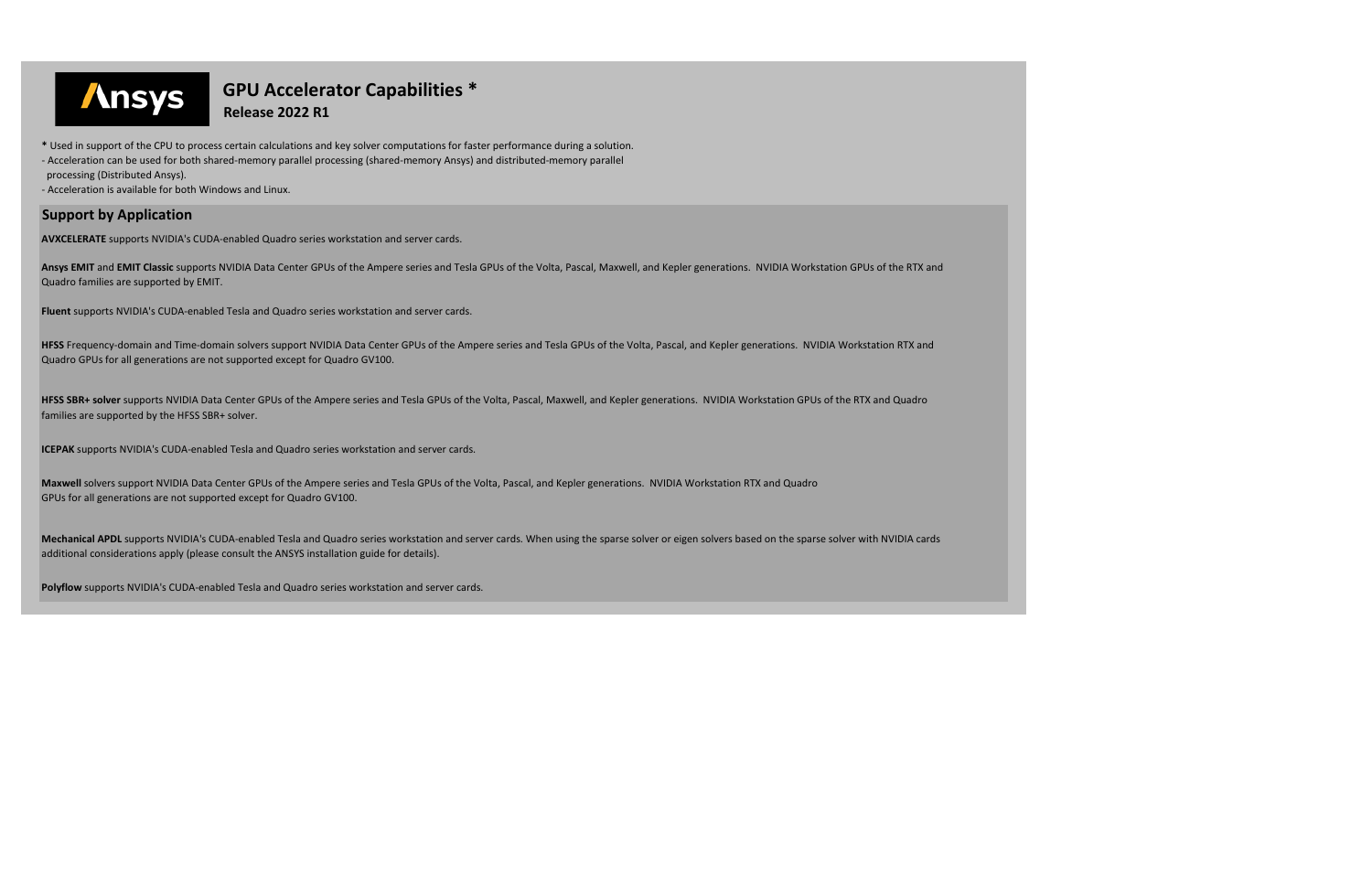## **Cards Tested \*\***

The following NVIDIA Cards have been tested by Ansys, Inc.

| <b>Application</b>  | Card / GPU       | <b>Tested Platform</b> | <b>Tested Operating System Version</b> | <b>Notes</b> |
|---------------------|------------------|------------------------|----------------------------------------|--------------|
| <b>EMIT</b> and     | A100             | Windows x64            | Windows Server 2019                    |              |
|                     | A5000            | Linux x64              | Red Hat 7.8                            |              |
|                     | A6000            | Windows x64            | Windows Server 2019                    |              |
|                     | GP100            | Windows x64            | Windows 10                             |              |
|                     | GV100            | Linux x64              | Red Hat 8.2                            |              |
|                     | <b>K40M</b>      | Windows x64            | Windows Server 2016                    |              |
|                     | <b>K80</b>       | Windows x64            | Windows Server 2019                    |              |
| <b>EMIT Classic</b> | M4000            | Winodws x64            | Windows 10                             |              |
|                     | P40              | Windows x64            | Windows Server 2019                    |              |
|                     | P100             | Windows x64            | Windows Server 2016                    |              |
|                     | P4000            | Windows x64            | Windows 10                             |              |
|                     | <b>RTX 6000</b>  | Windows x64            | Windows Server 2016                    |              |
|                     | <b>RTX 8000</b>  | Linux x64              | CentOS 7.7                             |              |
|                     | V100             | Windows x64            | Windows Server 2019                    |              |
|                     | P5200            | Windows x64            | Windows 10                             |              |
|                     | <b>RTX 5000</b>  | Windows x64            | Windows 10                             |              |
| <b>AVXCELERATE</b>  | <b>RTX 6000</b>  | Windows x64            | Windows 10                             |              |
|                     |                  | Linux x64              | CentOS 7.9                             |              |
|                     | <b>RTX A5000</b> | Windows x64            | Windows 10                             |              |
|                     | GV100            | Linux x64              | Red Hat 8.4                            |              |
|                     | P4000            | Windows x64            | Windows 10                             |              |
| <b>Fluent</b>       |                  | Linux x64              | Red Hat 7.7                            |              |
|                     |                  |                        | Red Hat 8.4                            |              |
|                     | <b>RTX 4000</b>  | Windows x64            | Windows 10                             |              |
|                     |                  | Linux x64              | Red Hat 8.4                            |              |
|                     | <b>RTX 6000</b>  | Windows x64            | Windows 10                             |              |
|                     |                  | Linux x64              | <b>SLES 12 SP5</b>                     |              |
|                     | <b>RTX 8000</b>  | Windows x64            | Windows 10                             |              |
|                     | <b>RTX A4000</b> | Linux x64              | Red Hat 7.8                            |              |
|                     | <b>RTX A6000</b> | Linux x64              | Red Hat 8.3                            |              |

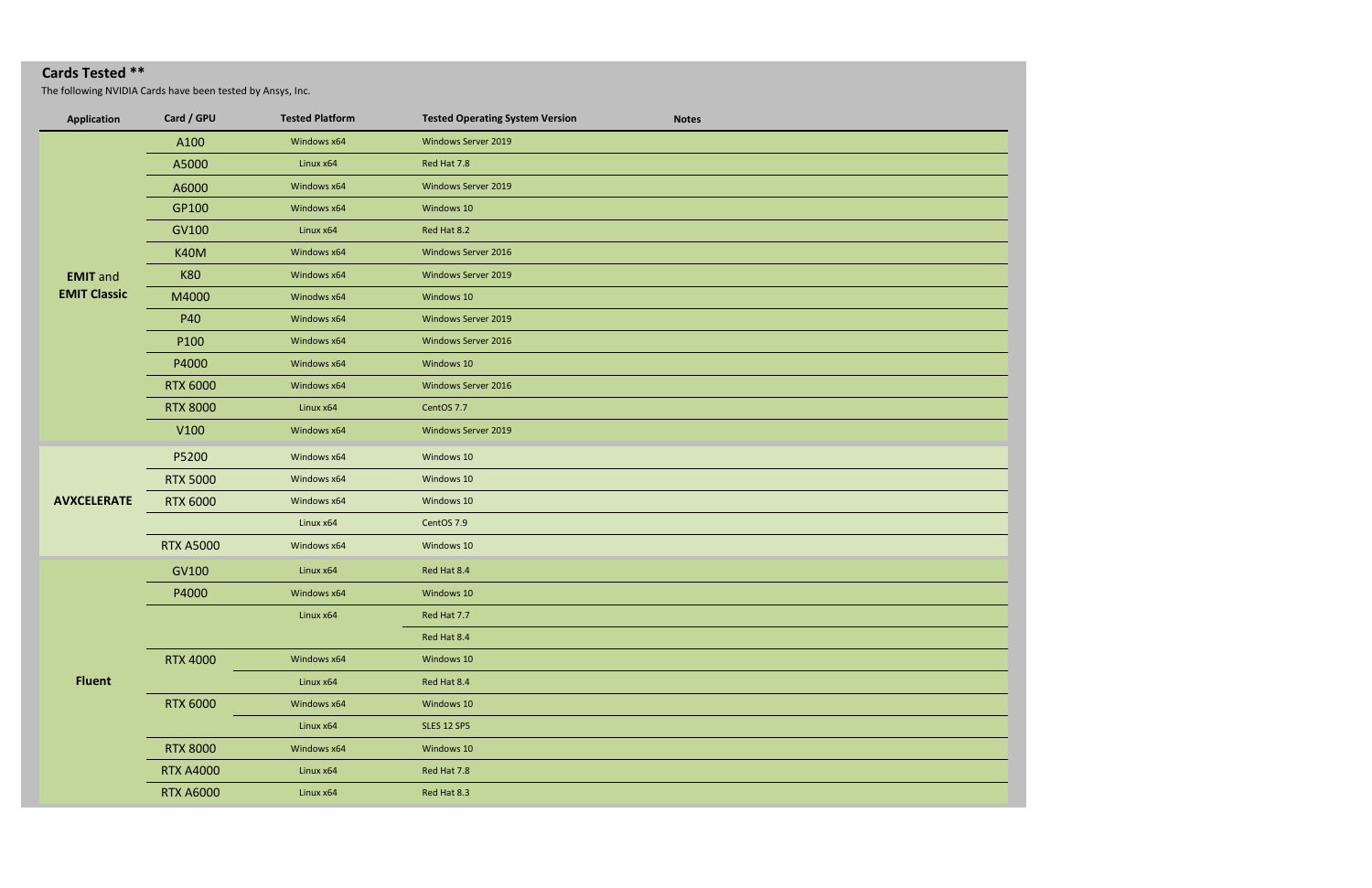| <b>Application</b>                       | Card / GPU       | <b>Tested Platform</b> | <b>Tested Operating System Version</b> | <b>Notes</b>                                  |
|------------------------------------------|------------------|------------------------|----------------------------------------|-----------------------------------------------|
| <b>HFSS</b>                              | A100             | Windows x64            | Windows Server 2019                    |                                               |
|                                          |                  | Linux x64              | CentOS 8.3                             |                                               |
|                                          | GV100            | Linux x64              | CentOS 8.4                             |                                               |
|                                          | <b>K80</b>       | Windows x64            | Windows Server 2019                    |                                               |
|                                          |                  | Linux x64              | CentOS 7.7                             |                                               |
|                                          | P40              | Windows x64            | Windows Server 2016                    |                                               |
| (Frequency-domain<br>solver, Time-domain |                  | Linux x64              | CentOS 8.1                             |                                               |
| solver)                                  | P100             | Windows x64            | Windows Server 2016                    |                                               |
|                                          |                  | Linux x64              | CentOS 7.9                             |                                               |
|                                          | <b>RTX 6000</b>  | Windows x64            | Windows Server 2019                    |                                               |
|                                          | <b>RTX A6000</b> | Windows x64            | Windows Server 2019                    |                                               |
|                                          | V100             | Windows x64            | Windows Server 2019                    |                                               |
|                                          |                  | Linux x64              | CentOS 8.3                             |                                               |
|                                          | A100 $1$         | Windows x64            | Windows Server 2019                    | 1 Incompatible with surface roughness solver. |
|                                          |                  | Linux x64              | CentOS 8.3                             |                                               |
|                                          | GV100            | Linux x64              | CentOS 8.4                             |                                               |
|                                          | <b>K80</b>       | Windows x64            | Windows Server 2019                    |                                               |
|                                          |                  | Linux x64              | CentOS 7.7                             |                                               |
|                                          | P40              | Windows x64            | Windows Server 2016                    |                                               |
| <b>HFSS SBR+ solver</b>                  |                  | Linux x64              | CentOS 8.1                             |                                               |
|                                          | P100             | Windows x64            | Windows Server 2016                    |                                               |
|                                          |                  | Linux x64              | CentOS 7.9                             |                                               |
|                                          | P4000            | Linux x64              | CentOS 8.1                             |                                               |
|                                          | <b>RTX 6000</b>  | Windows x64            | Windows Server 2019                    |                                               |
|                                          | <b>RTX 8000</b>  | Linux x64              | CentOS 7.7                             |                                               |
|                                          | <b>RTX A6000</b> | Windows x64            | <b>Windows Server 2019</b>             |                                               |
|                                          | V100             | Windows x64            | Windows Server 2019                    |                                               |
|                                          |                  | Linux x64              | CentOS 8.3                             |                                               |

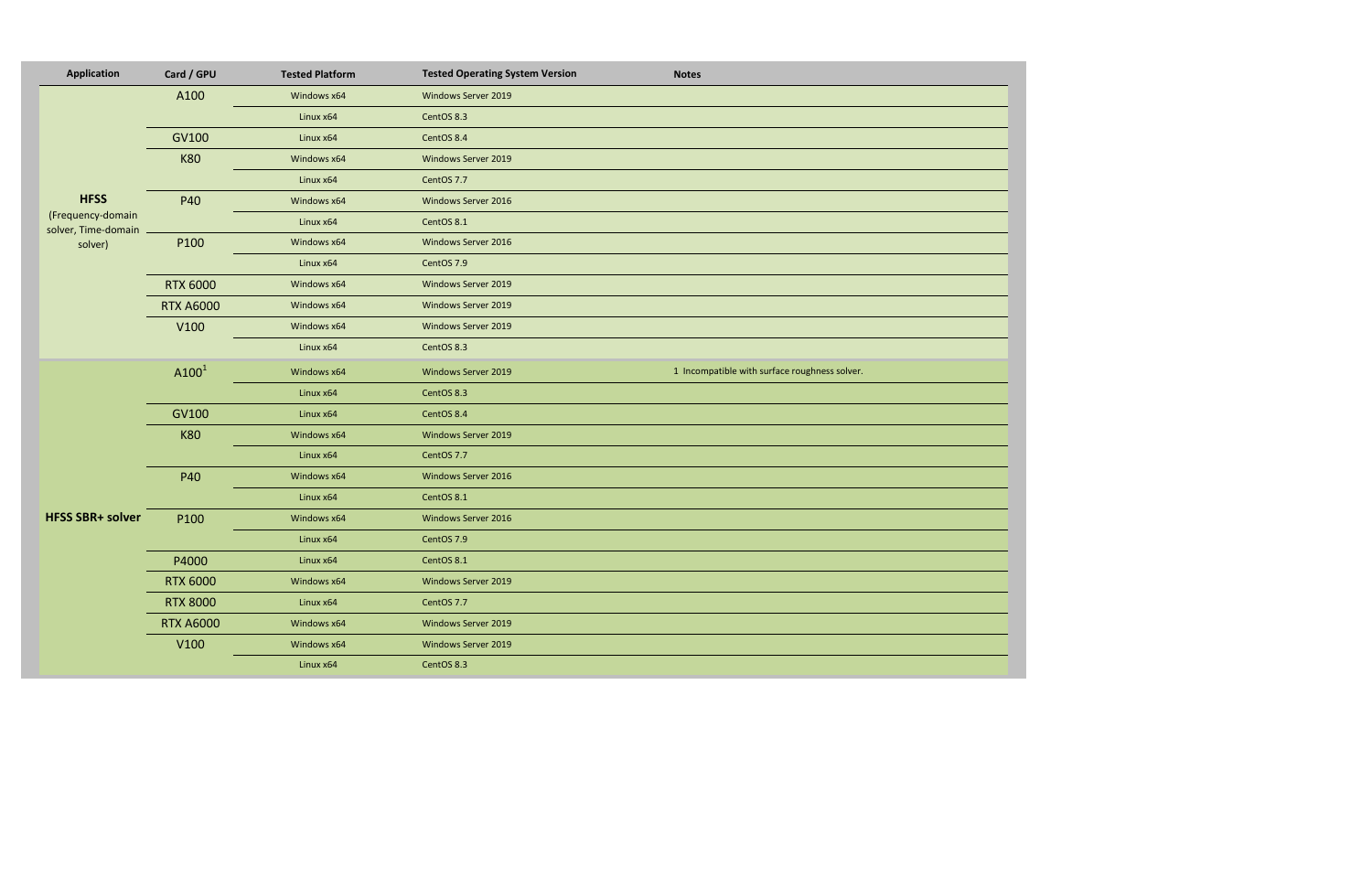| <b>Application</b>     | Card / GPU       | <b>Tested Platform</b> | <b>Tested Operating System version</b><br><b>Notes</b> |
|------------------------|------------------|------------------------|--------------------------------------------------------|
|                        | A100             | Linux x64              | Red Hat 7.8                                            |
|                        | GV100            | Linux x64              | Red Hat 8.2                                            |
|                        | <b>K80</b>       | Windows x64            | Windows Server 2019                                    |
|                        | K4000            | Windows x64            | Windows 10                                             |
|                        | M4000            | Windows x64            | Windows 10                                             |
|                        |                  | Linux x64              | CentOS 7.9                                             |
| <b>Icepak</b>          | P40              | Windows x64            | Windows Server 2019                                    |
|                        | P100             | Windows x64            | Windows Server 2016                                    |
|                        | <b>RTX 6000</b>  | Linux x64              | <b>SLES 15 SP1</b>                                     |
|                        | <b>RTX A6000</b> | Windows x64            | Windows Server 2019                                    |
|                        | V100             | Windows x64            | Windows Server 2019                                    |
|                        |                  | Linux x64              | CentOS 7.7                                             |
|                        | A100             | Windows x64            | Windows Server 2019                                    |
|                        |                  | Linux x64              | CentOS 8.3                                             |
|                        | GV100            | Linux x64              | CentOS 8.4                                             |
|                        | <b>K80</b>       | Windows x64            | Windows Server 2019                                    |
|                        |                  | Linux x64              | CentOS 7.7                                             |
|                        | P40              | Windows x64            | Windows Server 2016                                    |
| <b>Maxwell</b>         |                  | Linux x64              | CentOS 8.1                                             |
|                        | P100             | Windows x64            | Windows Server 2016                                    |
|                        |                  | Linux x64              | CentOS 7.9                                             |
|                        | <b>RTX A6000</b> | Windows x64            | Windows Server 2019                                    |
|                        | <b>RTX 6000</b>  | Windows x64            | Windows Server 2019                                    |
|                        | V100             | Windows x64            | Windows Server 2019                                    |
|                        |                  | Linux x64              | CentOS 8.3                                             |
| <b>Mechanical APDL</b> | A30              | Linux x64              | Red Hat 7.8                                            |
|                        | A100             | Windows x64            | Windows Server 2019                                    |
|                        |                  | Linux x64              | Red Hat 7.8                                            |
|                        | A4000            | Linux x64              | Red Hat 7.8                                            |
|                        | A5000            | Linux x64              | Red Hat 7.8                                            |
|                        | A6000            | Windows x64            | Windows Server 2019                                    |
|                        | P100             | Windows x64            | Windows 10                                             |
|                        |                  | Linux x64              | CentOS 7.9                                             |
|                        | V100             | Windows x64            | Windows Server 2016                                    |